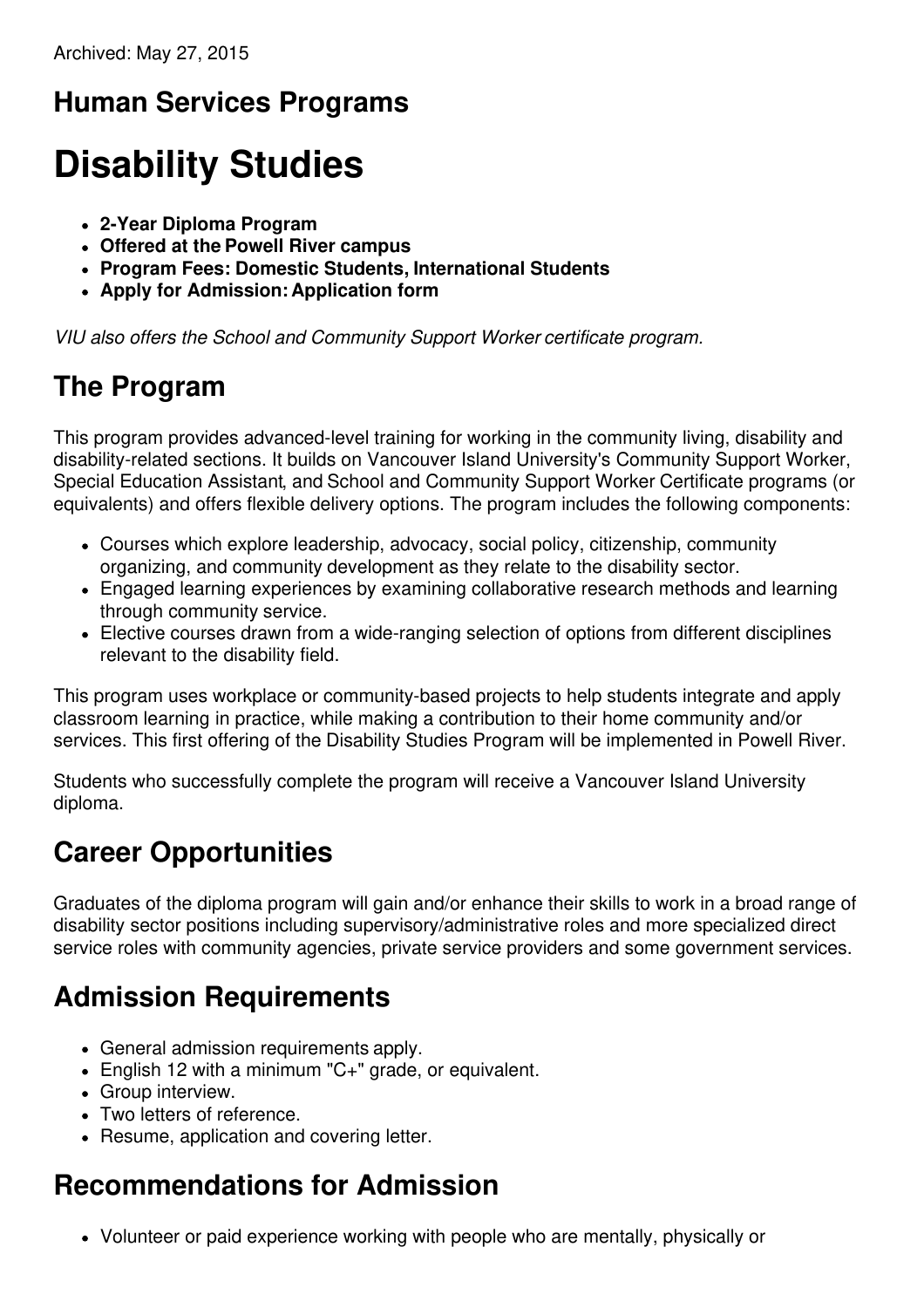behaviourally challenged.

#### **Notes on Admission**

- Fieldwork and/or practicums will require a satisfactory criminal record check prior to placement. Criminal Record Checks are requested through VIU. The Registration Centre at VIU will contact prospective students by mail regarding the requirements for a Criminal Record Check. Criminal Record Checks are processed through the Ministry according to the Criminal Records Review Act. A check completed through the RCMP is not sufficient to meet the requirements of the Act. Students are advised that a criminal record may limit their practicum possibilities and their work opportunities in the Human Services field.
- For admission to the program, applicants will be assessed on past academic achievement, related volunteer/paid employment, writing skills and performance at a group interview with faculty.
- Applicants may be required to provide a letter from a family physician confirming they have the physical capacity required to work in the field.

### **Admisson to the Second Year of the Disability Studies Diploma**

Students must have completed a Community Support Worker Certificate (CSW), Special Education Assistant Certificate (SEAC), or School and Community Support Worker Certificate (SCSW), or equivalent.

### **Completion Requirements**

To be eligible for a Disability Studies Diploma, students must:

- Complete all of the required program courses and obtain a minimum "C" grade in every course.
- Achieve a passing grade in the practicum course.
- Complete all requirements within 5 years.

# **Start Date and Application Deadline**

The program starts in September and applications are accepted between October 3 and March 31. For further information regarding late applications and program contacts check the Program Availability List.

#### **Transfer Credit (from other institutions)**

Vancouver Island University recognizes the academic knowledge and achievement of students who have undertaken post-secondary studies at other colleges, institutes, or universities. Credit is assigned on the basis of an official transcript, course outlines, and other supporting documentation.

#### **Student Transfer into Other Programs**

Although it may be possible for students to transfer into other Disability Studies Diploma programs across the province, the probability of acceptance into other programs depends on the receiving institution.